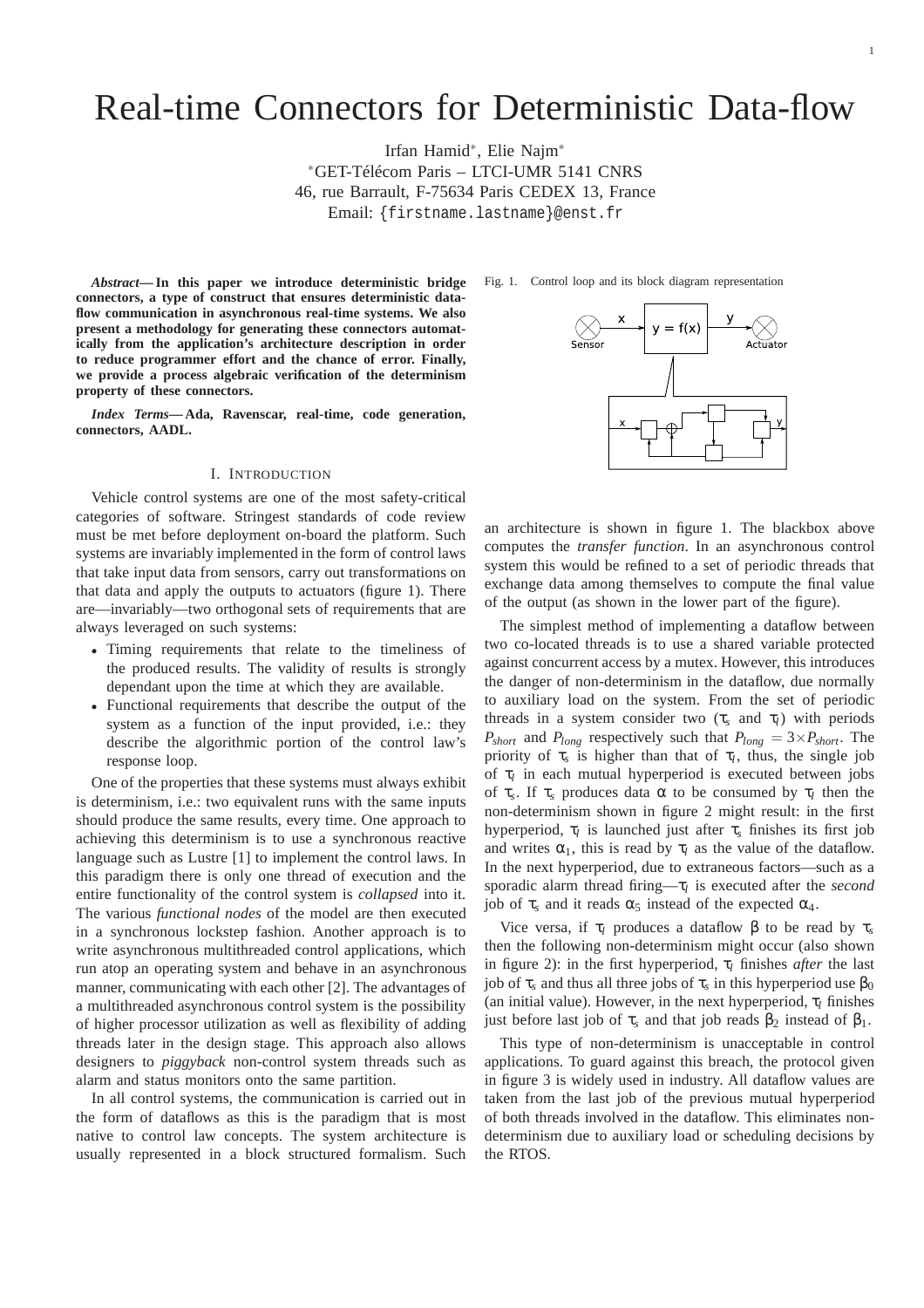Fig. 2. Non-determinism in dataflow across two hyperperiods.



Fig. 3. A delayed communication protocol that ensures determinism.



We present an efficient method for implementing this type of deterministic dataflow among hard real-time threads using a connector abstraction. The protocol is given in section II and its properties are explained. Our proposed solution to implement the protocol is given in section III. The details of implementation as well as the tool support developed are given in section IV. The verifications carried out are detailed in section V. Finally, the article is rounded up with our conclusions and discussion of future work.

#### II. DETERMINISTIC PROTOCOL AND ITS PROPERTIES

In this section we will formulate the mathematical properties of the dataflow. But before that can be done, we need to explicitly state the assumptions and hypotheses that can be made upon the system and the consequences thereof:

- The system is hard real-time. Periodic tasks are guaranteed to be dispatched at the start of each period (dispatching is taken to mean being put in the ready state, not necessarily being given the processor).
- Deadlines are met, otherwise the schedulability has been breached and the system should go into a graceful degrade mode.
- Both the source and destination threads are periodic with  $P_{long}$  =  $r \times P_{short}$  and  $r \neq 1$ .
- The source thread writes to the dataflow at each job, the destination thread reads from the dataflow at each job, this is a reasonable assumption for a control system.
- The scheduler is preemptive and priority based.
- Priority assignment is rate monotonic [3], i.e.: priority of  $\tau_s$  is greater than the priority of  $\tau_l$ . Thus, at the start of each mutual hyperperiod  $P_{long}$  the thread  $\tau_s$  will be *executed* before τ*<sup>l</sup>* , even though both were made ready simultaneously.

#### *A. Protocol*

Given the above assumptions we can obtain a mathematical model for the dataflow protocol such that determinism is maintained. For the dataflow from a high-frequency to lowfrequency thread every  $r^{th}$  write from the source thread is

Fig. 4. Protocol thread *p* transfering values in the double buffer at the start of each mutual hyperperiod.



used. Similarly, for a dataflow from a low-frequency to highfrequency thread every write from the source thread is read *r* times. The notation  $\tau_l$  (*i*)  $\leftarrow \alpha_j$  signifies that the *i*<sup>th</sup> job of thread  $\tau_l$  gets  $j^{th}$  instance of the dataflow  $(\alpha_j)$ . For the example of figure 2 where  $P_{long} = 3 \times P_{short}$ , the first few dataflows are:

$$
\tau_s(1) \leftarrow \beta_0, \ \tau_s(2) \leftarrow \beta_0, \ \tau_s(3) \leftarrow \beta_0, \ \tau_s(4) \leftarrow \beta_1 \tau_l(1) \leftarrow \alpha_0, \ \tau_l(2) \leftarrow \alpha_3, \ \tau_l(3) \leftarrow \alpha_6, \ \tau_l(4) \leftarrow \alpha_9
$$
\n(1)

We can generalize this into the following equations:

$$
\forall i: \tau_s(i \times r + 1) \leftarrow \beta_i \dots \tau_s(i \times r + r) \leftarrow \beta_i
$$
  

$$
\forall i: \tau_l(i) \leftarrow \alpha_{r \times (i-1)}
$$
  

$$
\left.\begin{array}{c} \gamma_i & \gamma_i & \gamma_i \\ \gamma_i & \gamma_i & \gamma_i \end{array}\right\}
$$
 (2)

These equations collapse correctly for the degenerate case of  $r = 1$  by stipulating that the value from the previous job of the source thread be used. The previous job falls in the previous hyperperiod by definition as there is one job of each thread in one hyperperiod for  $r = 1$ .

#### *B. Suboptimal Implementation*

A suboptimal—yet correct—manner of implementation would be to introduce a special thread to assure the protocol. The dataflow would be implemented via a double buffered variable protected by a mutex. The source thread would write to the back buffer and the destination thread would read from the front buffer. A special protocol thread with priority greater than that of both the producer and consumer threads and period equal to *Plong* would be created. This thread would copy the back buffer to the front buffer at the start of each mutual hyperperiod. The evolution of such a system is shown in figure 4. This approach has multiple drawbacks:

- Increases the number of threads in the system.
- Introduces an impact from the non-functional architecture (periods of the two threads, the type of the dataflow etc.) towards the functional code of the protocol thread.
- Involves direct manipulation of priorities (thread *p* has longer period but higher priority than τ*<sup>s</sup>* , non-conformant with RMA).

#### III. DETERMINISTIC BRIDGE EXCHANGERS

We propose an alternative approach for the implementation of the dataflow protocol. Our proposal consists of using a connector abstraction. Connectors are defined in [4] as: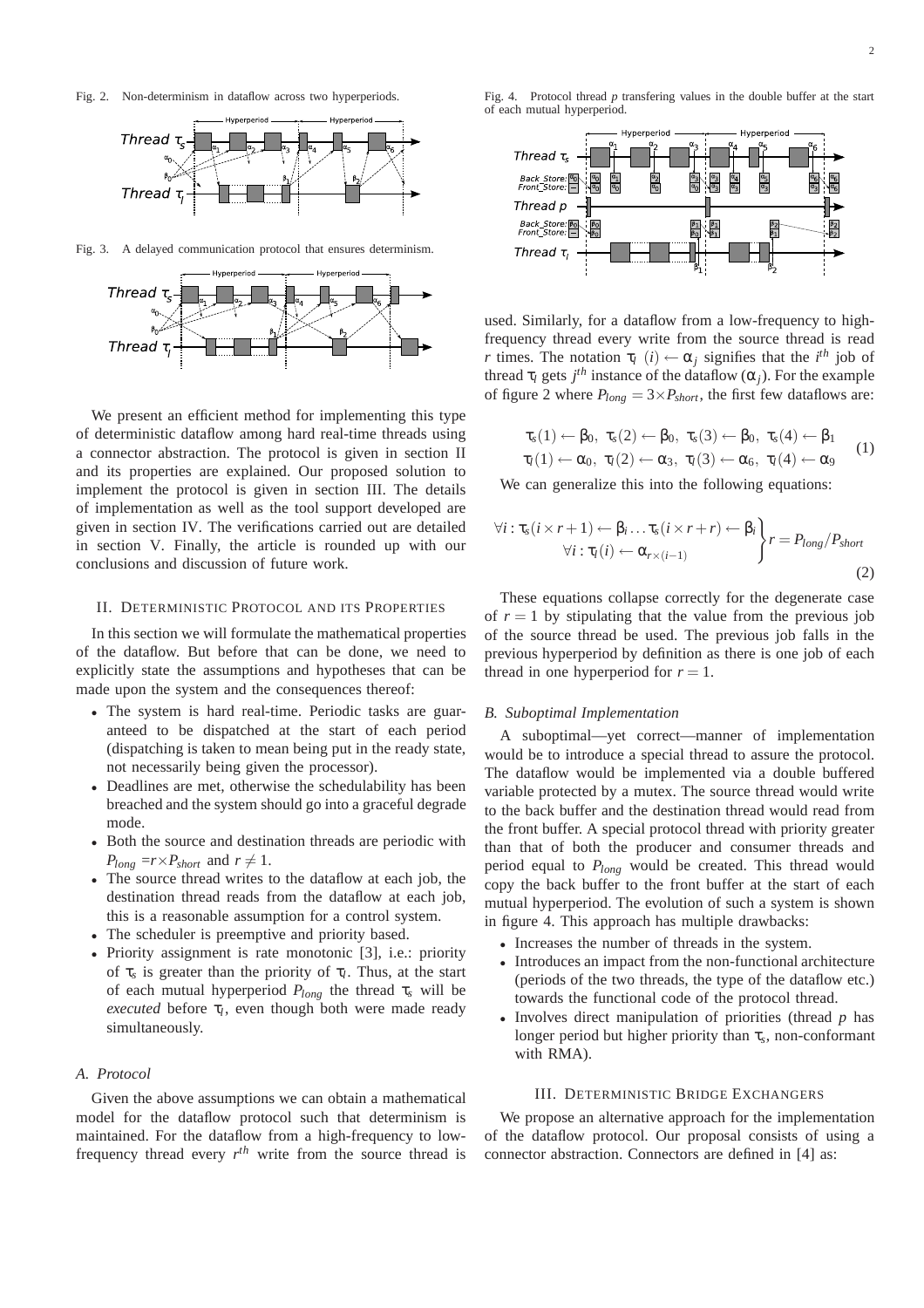*Connectors mediate interactions among components: that is, they establish the rules that govern component interaction and specify any auxiliary mechanisms required.*

One of the main advantages of using a connector abstraction is that we can clearly separate components and communication mechanisms, which are two orthogonal concerns of a system. Our dataflow presents an ideal case where the components are the threads that participate in the dataflow. If we can subsume the functionality of the protocol into a certain connector then we can eliminate any pollution of functional code with communication logic.

We call a *stepper deterministic bridge exchanger* (stepper DBX) the connector that implements a dataflow from a highfrequency thread to a low-frequency thread. Conversely, we call the connector that implements a dataflow from a lowfrequency thread to a high-frequency one a *stagger deterministic bridge exchanger* (stagger DBX). Both types of connectors:

- Have an internal double buffer of the same data type as the dataflow, called the *back store* and the *front store*.
- Expose procedures Set Value and Get Value, these procedures are concurrency safe.

Below we give an abstract overview of both types of connectors. Detailed implementation and their integration into our existing tools is given in section IV.

#### *A. Stepper DBX*

This connector serves to implement a dataflow from a highfrequency thread, τ*<sup>s</sup>* , to a low-frequency thread τ*<sup>l</sup>* . The source thread computes a new value and calls Set\_Value on the connector each time it is dispatched. The destination thread calls Get\_Value each time it is dispatched to read the dataflow. From the assumptions made on the system we know that in each mutual hyperperiod  $P_{long}$ , there will be  $r = P_{long}/P_{short}$ invocations of Set\_Value and one invocation of Get\_Value. Also, at the start of each *Plong*, it will be Set\_Value which will be invoked first, as  $\tau_s$  has a higher priority.

In order to implement the deterministic dataflow protocol, a stepper DBX embeds buffer handling logic into the Set\_Value procedure. This procedure must save the data provided by the source thread as well as copy data from the back store to the front store at every invocation corresponding to the first job in a *Plong* hyperperiod.

- 1) On the first dispatch of every hyperperiod—i.e.: on invocation number  $\forall i \in \mathbb{N} : i \times r + 1$  of Set Valuethe procedure copies the back store into the front store.
- 2) On the last dispatch of every hyperperiod—i.e.: on invocation number ∀*i* ∈ N : *i*×*r*+*r* of Set\_Value—the procedure copies the provided data into the back store.
- 3) Every invocation of Get\_Value returns the front store to the caller (the destination thread).

The procedure Get\_Value simply returns the value of the front store to the calling thread. The pseudocode for the procedure Set\_Value is given below.

We call this connector a stepper exchanger because it *steps over* a certain number of input data to the dataflow. It is apparent that only every  $r^{th}$  data value is copied into the back store.

## **Procedure** Set\_Value(**in** Data) **Invocation**: static integer initialized to 0 **Data** : input for dataflow, provided by source thread **r** : integer corresponding to *Plong*/*Pshort* **begin** Invocation  $\leftarrow$  Invocation + 1 **if** *Invocation = 1* **then**

Front\_Store ← Back\_Store **end if** *Invocation = r* **then** Back\_Store ← Data Invocation  $\leftarrow$  0 **end**

#### *B. Stagger DBX*

**return**

**end**

A stagger DBX implements a deterministic dataflow from a low-frequency thread to a high-frequency thread. The Set\_Value and Get\_Value procedures of a stagger DBX are called by the threads  $\tau_l$  and  $\tau_s$  respectively. Therefore, in accordance with the properties enunciated, we can deduce that it is the Get\_Value procedure that is invoked at the start of each mutual hyperperiod *Plong*. In each *Plong*, there will be  $r = P_{long}/P_{short}$  jobs of  $\tau_s$  and the same number of invocations of Get\_Value. Conversely, in each *Plong* there will be one job of τ*<sup>l</sup>* and one invocation of Set\_Value.

In order to implement the deterministic dataflow protocol, a stagger DBX embeds buffer handling logic into the Get\_Value procedure. This procedure must return the data present in the front store as well as copy the back store to the front store at every invocation corresponding to the first job in a *Plong* hyperperiod.

- 1) On the first dispatch of every hyperperiod—i.e.: on invocation number ∀*i* ∈ N : *i*×*r*+1 of Get\_Value—the procedure copies the back store into the front store.
- 2) Every invocation of Set\_Value copies the data provided by the source thread into the back store.

We call this connector a stagger exchanger because it *staggers* on a dataflow value a certain number of times before getting a new one. The procedure Set\_Value simply copies the value passed by the thread into the back buffer of the exchanger. The pseudocode for the procedure Get\_Value is given below.

#### IV. IMPLEMENTATION AND TOOLING

We integrated the stepper and stagger DBX into ARC [5], our code generator that transforms system architectures specified in the AADL [6] architecture description language to Ada Ravenscar [7] source code<sup>1</sup>. Below we provide an introduction to both AADL and the Ravenscar Profile of Ada before moving on to an explanation of how the deterministic bridge exchangers are implemented in our tooling.

<sup>1</sup>Available at http://aadl.enst.fr/arc/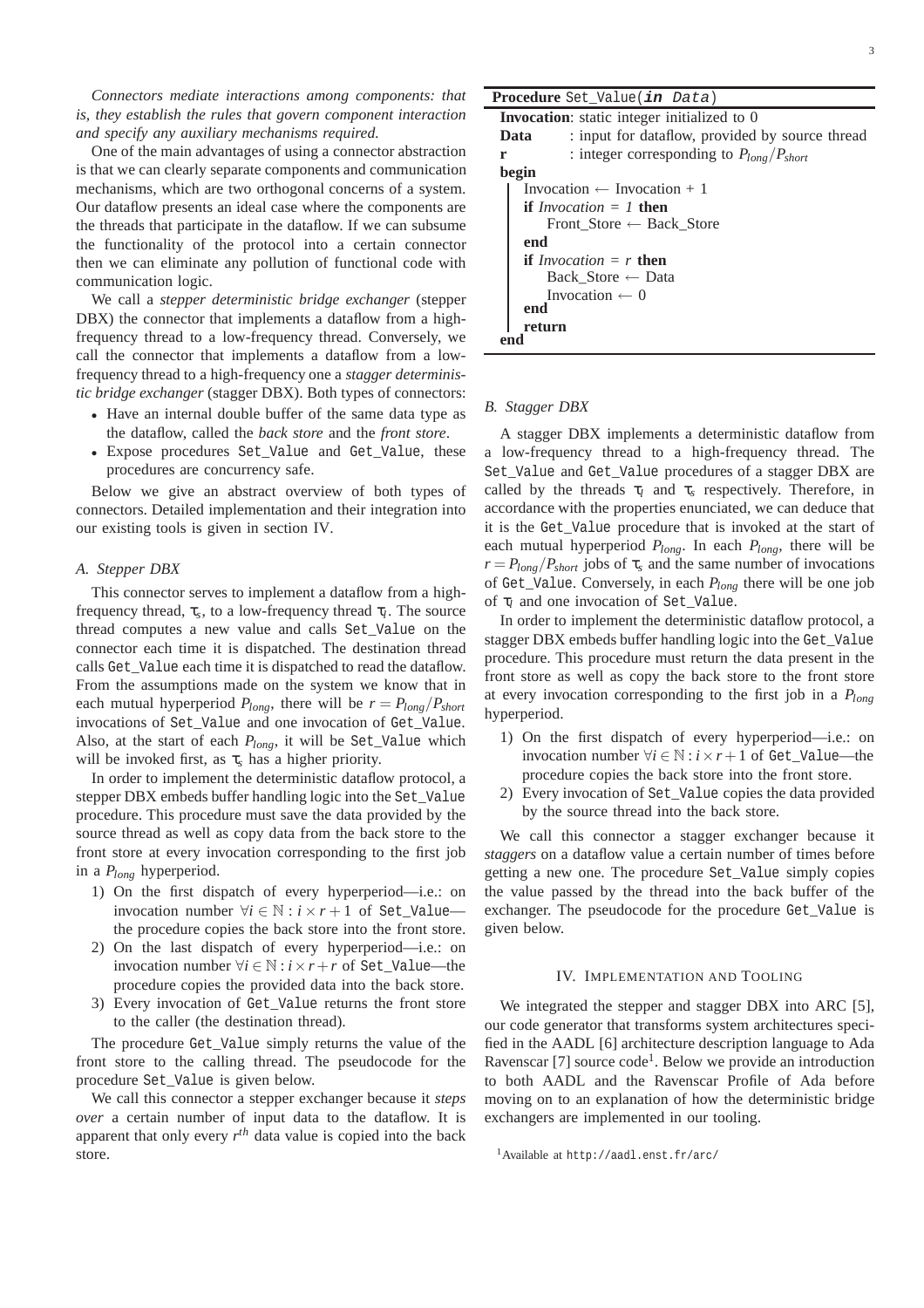| Procedure Get_Value(out Data) |  |  |  |  |
|-------------------------------|--|--|--|--|
|-------------------------------|--|--|--|--|

| <b>Invocation</b> : static integer initialized to 0       |  |  |  |  |
|-----------------------------------------------------------|--|--|--|--|
| : output for dataflow, sent to destination thread<br>Data |  |  |  |  |
| : integer corresponding to $P_{long}/P_{short}$<br>r      |  |  |  |  |
| begin                                                     |  |  |  |  |
| Invocation $\leftarrow$ Invocation + 1                    |  |  |  |  |
| if <i>Invocation</i> $= 1$ then                           |  |  |  |  |
| Front Store $\leftarrow$ Back Store                       |  |  |  |  |
| end                                                       |  |  |  |  |
| <b>if</b> <i>Invocation</i> = $r$ <b>then</b>             |  |  |  |  |
| Invocation $\leftarrow$ 0                                 |  |  |  |  |
| end                                                       |  |  |  |  |
| Data $\leftarrow$ Front_Store                             |  |  |  |  |
| return                                                    |  |  |  |  |
|                                                           |  |  |  |  |

#### *A. AADL*

The Architecture Analysis and Design Language [6] is a new architecture description language designed specifically for real-time systems such as avionics and automotive control. It uses a component-centric model to define the system architecture. System descriptions in AADL consist of a set of components, each of which exposes well-defined interfaces. These interfaces are connected together to form a communication topology among the components. Component categories defined in the language include software (processes, threads, data, and subprogram) as well as hardware (processors, devices, buses and memories).

As AADL is an architecture description language—its main concern being the system architecture—it allows primarily the description of non-functional aspects of the components. These include, among others, the periods of threads, their deadlines, their stack sizes, their interface specifications etc. Functional aspects such as source code for software components is given separately.

Among the various different types of interfaces that can be put on components in AADL (called *features* in the language), are data ports. Two connected data ports on different components behave like a dataflow channel. A value written on the source side becomes visible on the destination side. Data ports also have associated *qualifiers*, which are AADL data components which give the data type of the flow implemented by these ports.

AADL components can also have *properties* assigned to them. Properties are name/value pairs that represent certain aspects of components. Among others, properties are used to give the periods and dispatch protocols for threads. Users can also define their own properties which are project and/or tool specific.

#### *B. Ada Ravenscar*

The Ada programming language provides rich tasking and inter-task communication constructs. It provides constructs within the language that are usually relegated to an operating system by other languages, e.g.: POSIX threads and mutexes used by the C programming language.

The Ada Ravenscar Profile [7] is a profile (restriction) of the Ada programming language's rich tasking constructs. This profile aims to ease the schedulability analysis of the system. Furthermore, through the judicious use of the priority ceiling protocol [8], it eliminates the posssibility of deadlock in the system. It also includes restrictions on the dynamic creation/destruction of tasks and memory allocation in order to make the system deterministic and suitable for high-integrity applications.

The Ada programming language provides *tasks* which implement the same functionality as POSIX threads. *Protected objects* are like C++ classes in that they expose an interface and contain private data. Furthermore, access to the procedures of protected objects are concurrency-safe. Thus, protected objects can be used to implement inter-task communication. In fact, the Ravenscar Profile stipulates that *only* protected objects be used to implement inter-task communication. Also stipulated by the profile is that all protected objects follow the priority ceiling protocol [8] in order to guard against deadlock and to avoid unbounded priority inversion.

As a consequence, a Ravenscar-compliant Ada runtime is guaranteed to be smaller and simpler than a complete Ada runtime. For our tests, we have used the Open Ravenscar Kernel [9], which is an open source kernel available from UPM.

#### *C. AADL to Ravenscar Converter*

The ARC tool is an open source Eclipse plugin that converts AADL system descriptions to Ada Ravenscar source code. In [5] we gave a mapping for translating the software components and entities of AADL—processes, threads, data, ports, connections etc.—into Ada Ravenscar source code. This allows us to automatically generate a *framework*<sup>2</sup> tailored to our system architecture. This framework contains *holes* for the functional code in the form of callback procedures of periodic and sporadic tasks.

In our original mapping, we proposed the transformation of AADL threads to Ada tasks, either periodic or sporadic, depending upon the thread's AADL properties. Data ports were transformed to protected objects we named *exchangers*. In essence, an exchanger is a protected object with two procedures Get\_Value and Set\_Value and an internal 1 place buffer of the same type as the data port it implements to accomodate the data. As an example, listing 1 gives the specification of an exchanger protected object generated automatically to implement a connection between two data ports of type Integer.

<sup>&</sup>lt;sup>2</sup>A framework is the execution support for the system, such as tasks, protected objects for communication among tasks and stubs to access the generated communication infrastructure. For details on the code generation rules, refer to http://aadl.enst.fr/arc/doc/.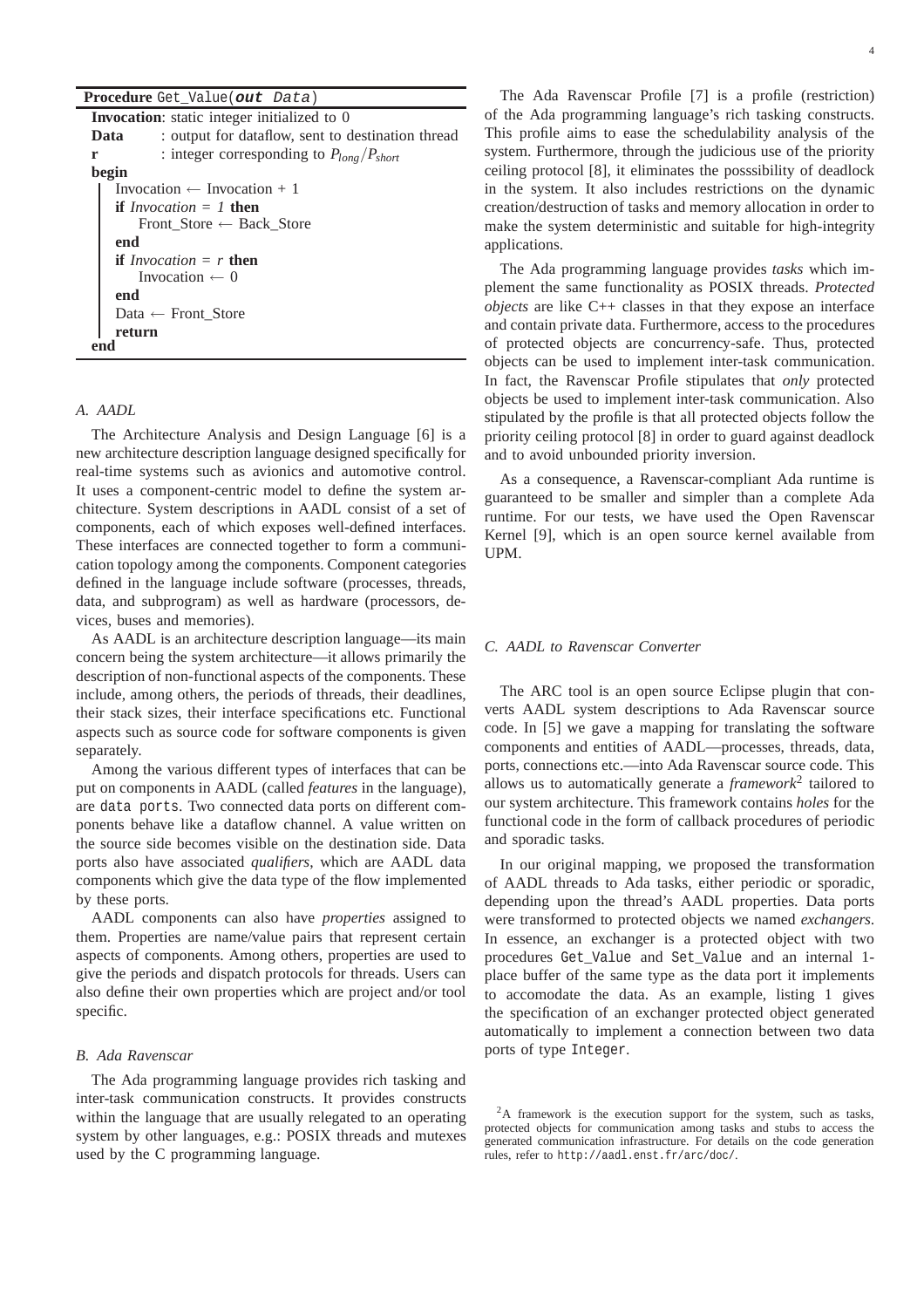```
protected type Integer_Exchanger
                ( Priority_P : System . Any_Priority ) is
   procedure Set Value (D : in Data Type);
   procedure Get_Value (D : out Data_Type ;
                         F : out Boolean ) ;
   private
      pragma Priority (Priority_P);
      Data : Integer :
      Fresh : Boolean := False;
end Integer_Exchanger ;
```
Listing 1. Ada package specification of the Integer\_Exchanger

This implementation is perfectly valid for applications where deterministic communication is not a requirement. E.g.: a moving map display where the display thread has a period of 500 ms and the data from the GPS is refreshed every 100 ms. A slight amount of non-determinism in this application would be neither noticeable nor critical.

#### *D. Integration of DBX in Ada and ARC*

We have implemented both types of DBX connectors—the stagger and stepper—as generic Ada packages that can be instantiated with the following information:

- The priority ceiling.
- The *step/stagger factor*, this is the value  $r = P_{long}/P_{short}$ .
- The data classifier (type) of the data ports that are to be implemented.

The specification of the generic package that implements a stepper DBX connector is given in listing 2. The generic package has only a protected object instance that serves as the exchanger. The specification for a stagger DBX connector is similar, the difference is in the Set\_Value and Get\_Value procedures' implementations.

```
generic
   Priority_P : System. Any_Priority;
   Factor \overline{P} : Integer :
   type Data_Type_P is private ;
package Stepper_DBX is
   protected Stepper_DBX_Instance is
      procedure Set_Value (D : in Data_Type_P ) ;
      procedure Get_Value (D : out Data_Type_P ;
                             F : out Boolean ) ;
   private
      pragma Priority (Priority_P);
      Back_Store : Data_Type_P ;
      Front_Store : Data_Type_P ;
      Invocation : Integer := 0;
      Fresh : Boolean := False:
   end Stepper_DBX_Instance ;
end Stepper_DBX ;
```
Listing 2. Ada package specification of the DBX connector

In our original work on ARC, we defined a property set Ravenscar in AADL to aid in code generation. To use AADL as a design and code generation vehicle for DBX connectors as well, we added a new property to the existing Ravenscar property set. The new property—of type boolean—is Is\_DBX, and is applied to AADL connections and has a default value of False. If this property is set explicitly to True by the designer then instead of a normal exchanger, a stepper or stagger exchanger DBX is instantiated by ARC to correspond to the data ports' connection. The following conditions are tested before instantiating a DBX:

Fig. 5. An AADL system model with two threads and a deterministic data connection of type Integer being transformed to Ravenscar code through instantiation of a generic package.



- 1) The connection must be a data connection, not an event or event data connection and have the property association Is\_DBX => True.
- 2) Both threads must have the property association Dispatch\_Protocol => Periodic.
- 3) The period of one thread must be a perfect multiple of the period of the other, this can be verified by examination of both threads' Period property.

A stepper or a stagger DB exchanger is instantiated in case all three of the above conditions are met. Whether it is a stepper or a stagger DBX depends on whether the source thread has the shorter period or not. In addition to the instantiation of the DBX connector, stub procedures are generated in the functional packages of both threads which allow easy access to the DBX in question. On the side of the source thread is generated a stub procedure named Set <portName>. On the side of the destination thread is generated a stub named Get\_<portName>. These procedures simply call the Set\_Value and Get\_Value procedures of the actual exchanger. An example of such a transformation is given in figure 5.

This creates, in effect, a complete deterministic communication framework and generates an API to access these communication constructs. This aids greatly in implementing the entire system since the designer now needs to focus only on the functional (algorithmic) part of the system. Among the advantages of this approach are:

- Eliminates impact from system architecture to functional code. As all protocol information is embedded inside the connector thus the functional part need only interact with the tasking/communication framework through the provided API.
- Reduces programmer effort through the use of automatic code generation. This has an auxiliary consequence of reducing errors as well.
- Aids in the certification process for on-board software. This point will be explained in the next section when we present a verification of our connectors.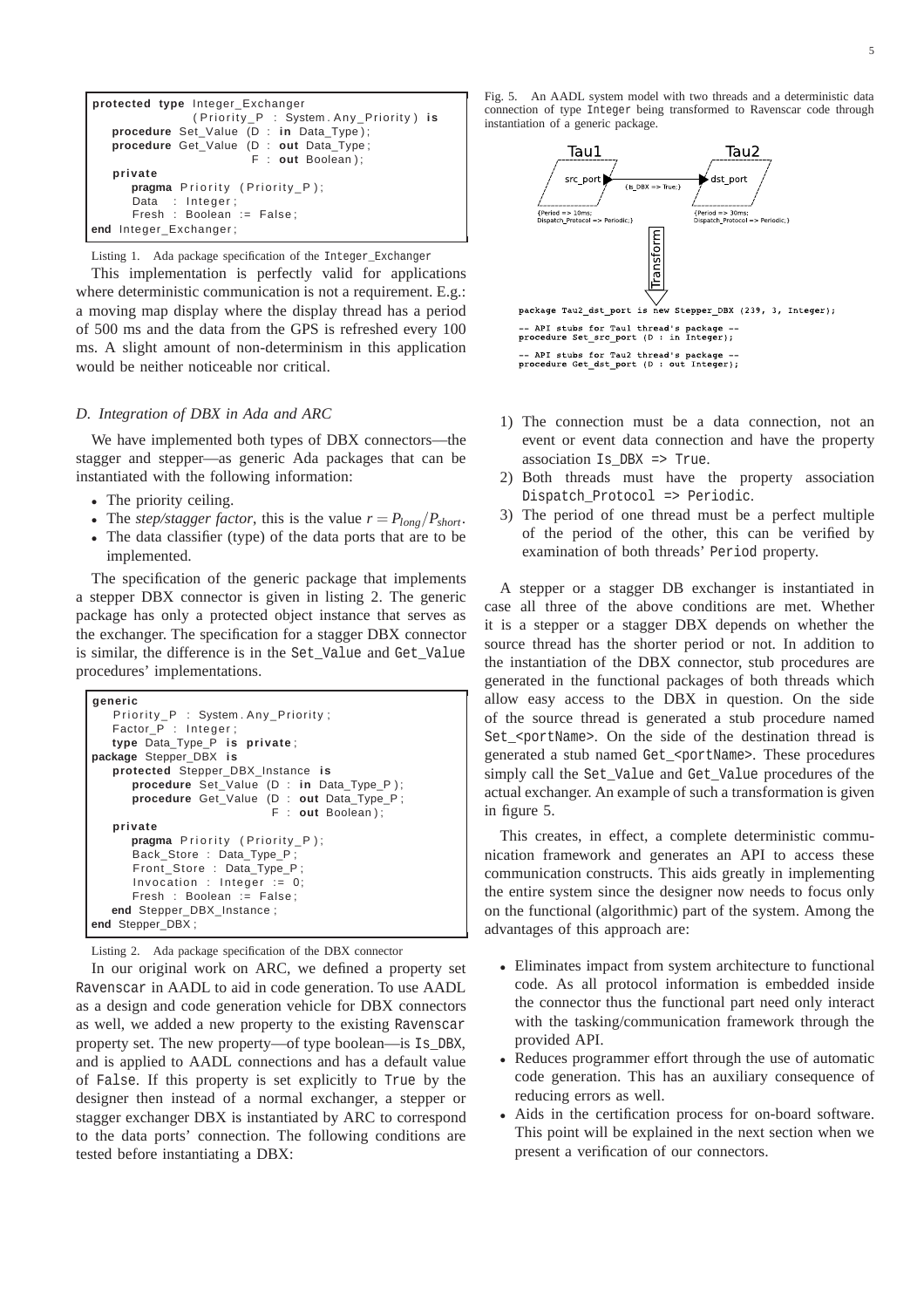#### V. VERIFICATION

In this section we give details of the verifications we carried out on the stepper and stagger DBX connectors using LOTOS [10]. We use the CADP toolbox [11] in order to perform the verification. CADP stands for Construction and Analysis of Distributed Processes and is a toolbox that allows the compilation and analysis of LOTOS specifications. We use the LOTOS language in order to verify that our generated DBX connectors do not have any non-deterministic behavior and that the prescribed communication protocol is respected.

#### *A. Overview of LOTOS*

LOTOS stands for Language of Temporal Order Specifications. It is a process algebra inspired by CCS [12] and CSP [13] that uses the concepts of observable actions carried out by independant processes. Processes synchronize upon actions. Actions are taken over *gates* and may potentially involve an exchange of data between the gates of the synchronized processes.

The actions a LOTOS process can undertake are written in the form a; b; c which means the process engages in a followed by b and finally c. Actions of the sort g?x signify that an action is taken on *gate* g and offers x as the associated data. This action would need to be synchronized by a corresponding action of the sort h!x which signifies a gate h receiving data x.

#### *B. Connector Specifications in LOTOS*

In order to verify the correct behavior of our connectors, we implemented their specification in LOTOS. On running them in parallel with LOTOS blocks that behave as the threads on both sides of the dataflow, we were able to carry out a verification of correctness. It is possible to determine, given a certain communication configuration—i.e.: *Pshort*, *Plong* and direction of dataflow—whether or not the automatically instantiated stepper or stagger exchanger will preserve determinism.

Figure 6 shows a graphical representation of the the specification of a stepper exchanger. From the Start state, it can engage in either a GET\_VALUE or a SET\_VALUE action. These correspond to a call to the exchanger's Get\_Value and Set\_Value procedures. The SET\_VALUE action accepts incoming data, whereas GET\_VALUE offers data available in the front store. It is obvious from the diagram that the Inv variable is incremented at each SET\_VALUE action (and wraps around to 1 after Factor number of calls). The variable Factor represents  $r = P_{long}/P_{short}$ . The variables Back\_Store and Front Store are the same as those given in the pseudocode in section III and model the internal buffers. A similar diagrammatic representation for a stagger DBX is given in figure 7.

This block can be combined in parallel with blocks that specify the behaviors of the two threads in order to verify the correctness of the communication (figure 8). The two threads' behavior blocks should take into account the following hypotheses:

1) At the start of the mutual hyperperiod, it should be τ*<sup>s</sup>* that should be launched first.

Fig. 6. The block defining behavior of a stepper exchanger.



Fig. 7. The block defining behavior of a stagger exchanger.



- 2) There should be *r* (Factor) number of jobs of  $\tau_s$  per hyperperiod, and 1 job of  $\tau_l$  per hyperperiod.
- 3) At each job the source thread should engage in a SET\_VALUE action and the destination thread in a GET VALUE action.

We can construct our source thread behavior block in such a fashion that the it writes a predefined pattern of data. If the destination thread does not receive the correct sequence of data, it raises a special ERROR action which if present, signals a non-deterministic run. The labelled transition system will also show a counter-example of the *run* that violated the rules.

We carried out verifications of both stepper and stagger DBX connectors for factors of 2, 3 and 4. We found no errors in all six scenarios. We used the CADP toolset to generate labelled transition systems from our LOTOS specifications. Figure 9 shows the labelled transition system generated for a stepper exchanger with a factor of 4 in parallel with two threads that use it to implement dataflow. The authors of [14] also use a process algebra to specify connectors, but they use it to detect deadlock in connector specifications, whereas we use it to verify determinism.

We also built test applications that we compiled onto the Open Ravenscar Kernel and ran on a simulator for the

Fig. 8. Three LOTOS blocks combined in parallel. Two are for threads and the third is for a DBX connector. The gates are shown on each block. One channel (connection between gates) is for the Set\_Value interface and the other for Get\_Value.

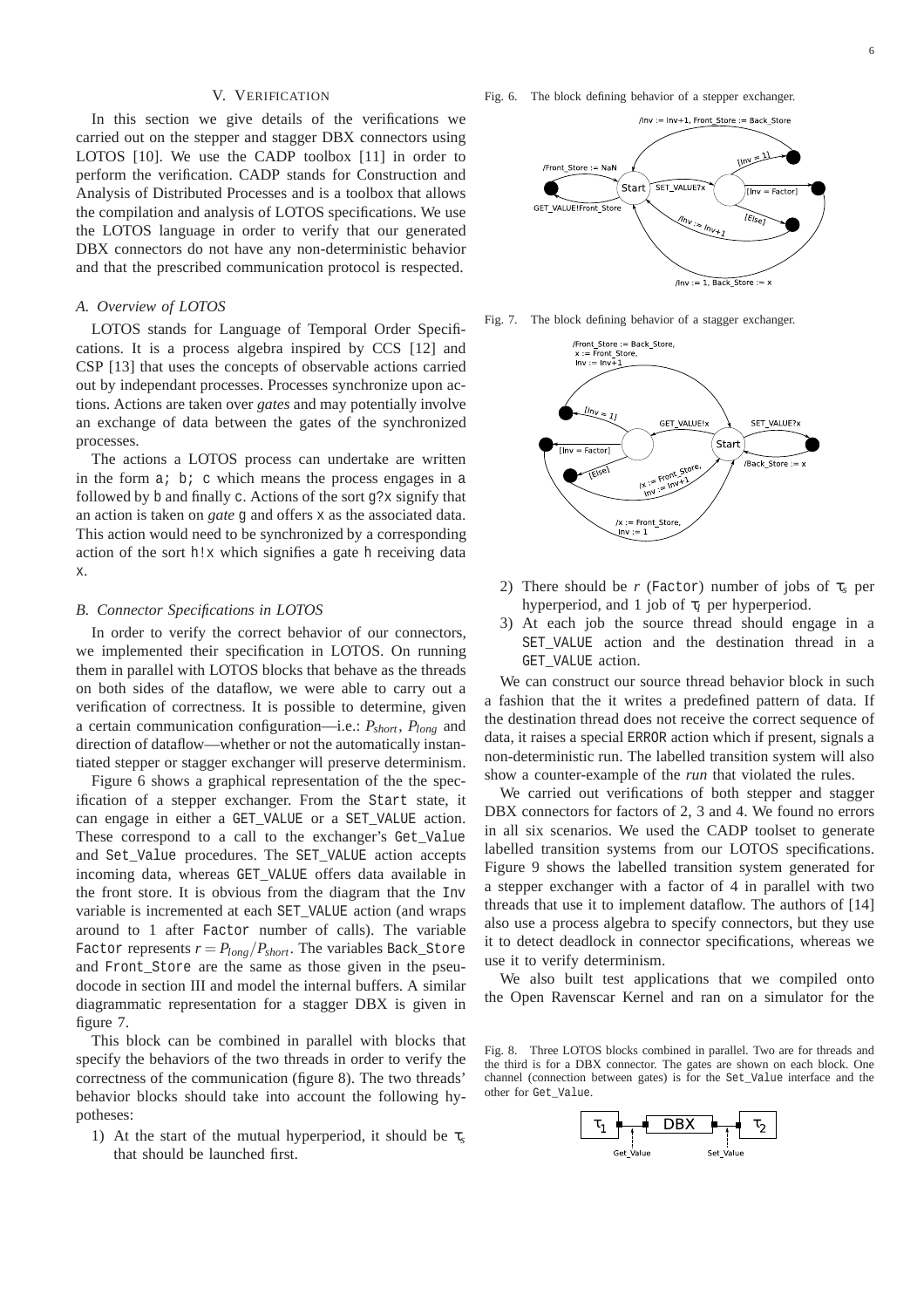Fig. 9. Labelled transition system of a stepper DBX with a factor of 4 being used by two threads to implement dataflow. The absence of ERROR actions signifies that this system is not violating the determinism property.



ERC32 platform<sup>3</sup>. No errors were reported for stepper and stagger DBX connectors at factors of 2, 3 and 4. Source and destination thread periods were between 1 ms and 80 ms.

#### *C. Application to Certification*

DO-178B [15] is a widely accepted and applied standard for avionics software. It divides on-board software into one of five categories according to its safety requirements. These levels are given in table I. Level A software is the software of highest criticality, and it is at this level that all control software must be certified. The standard stipulates that Level A certified software must undergo Modified Condition/Decision Coverage (MCDC) testing. This code coverage method requires a test case to verify each condition that can affect the outcome of a decision. A compound conditional such as  $if(a>0 \& b<5)$ would result in four MCDC test cases with  $a \leq 0$ ,  $a > 0$ ,  $b < 5$ and  $b > 5$ .

Generating such test cases by hand is not feasible. Therefore, Level A certification usually requires instrumented compilers that identify and generate test cases. However, in case of moderate to complex software the number of test cases generated may be very large and thus testing becomes expensive. Our approach of verified exchangers for deterministic communication can reduce the cost of certification by providing verification artifacts in support of certification. This can potentially allow the certification authority to forego MCDC coverage of the exchangers as their behaviour has been

DO-178B/ED-12B SAFETY CRITICALITY LEVELS, COURTESY OF [17]

| Software level | <b>Failure condition</b> | <b>Outcome</b>     |  |
|----------------|--------------------------|--------------------|--|
| Level A        | Catastrophic             | Death or injury    |  |
| Level B        | Hazardous/Severe-major   | Injury             |  |
| Level C        | Major                    | Unsafe workload    |  |
| Level D        | Minor                    | Increased workload |  |
| Level E        | No effect                | None               |  |

formally verified and all conditions examined through the use of an exhaustive state-space search.

Furthermore, the LOTOS code that was written by hand to verify the behaviour of the stepper and stagger DBX connectors may easily be generated automatically by ARC. It can traverse the entire system model, locate and identify DBX connections by their properties, and generate corresponding LOTOS specifications for the connectors and the threads which they are connected to. These automatically generated specificatioins can potentially replace the MCDC test cases for every DBX connector in the system, thereby significantly reducing certification cost. In fact, the UK defence software standard Def Stan 00-55 [16] promotes proof of correctness in the design rather than absence of errors. Research has shown that there is a correlation between both approaches [17]. Automatic generation of a process algebraic specification from AADL was also given in [18] where the authors use a process algebra to determine the schedulability of the system.

### VI. CONCLUSION AND FUTURE WORK

We considered a problem in real-time control systems that is usually solved by synchronous methodologies and techniques. We proposed a light-weight and elegant solution to the problem for asynchronous systems. We integrated our proposed methodology into our existing tool.

We also provided verification of the correct behavior of our proposed solution. A path to verification of an arbitrary communication configuration using our approach is also given. We have also provided a justification for the use of this verification in lieu of testing for standard certification processes. Our methodology provides a robust and automatic manner for constructing connectors for co-located threads. This reduces programmer effort and the chance for bugs in the system.

Our ARC tool is based on the OSATE AADL parser [19]. The OSATE toolkit represents a parsed AADL tree in the form of an EMF model. This allows creation of completely model-driven tools. We also use an intermediate meta-model to represent the Ravenscar elements. Code generation is done by traversal of the Ravenscar meta-model. This will facilitate the writing of code generators for Ravenscar-compliant languages such as Ravenscar-Java [20].

Our future work will consist of a detailed case study involving the re-engineering of an existing reference avionics architecture to use the AADL/Ravenscar approach. Furthermore, a model traceability plugin is planned that will provide hypertext reporting between artifacts in AADL and the resulting generated source code. Such type of traceability documentation is very useful in certification processes.

<sup>&</sup>lt;sup>3</sup>The test applications, LOTOS specifications for the stepper and stagger DBX and different threads are available at http://aadl.enst.fr/arc/ doc/. A detailed case study of deterministic dataflow control is also available at said URL in open source.